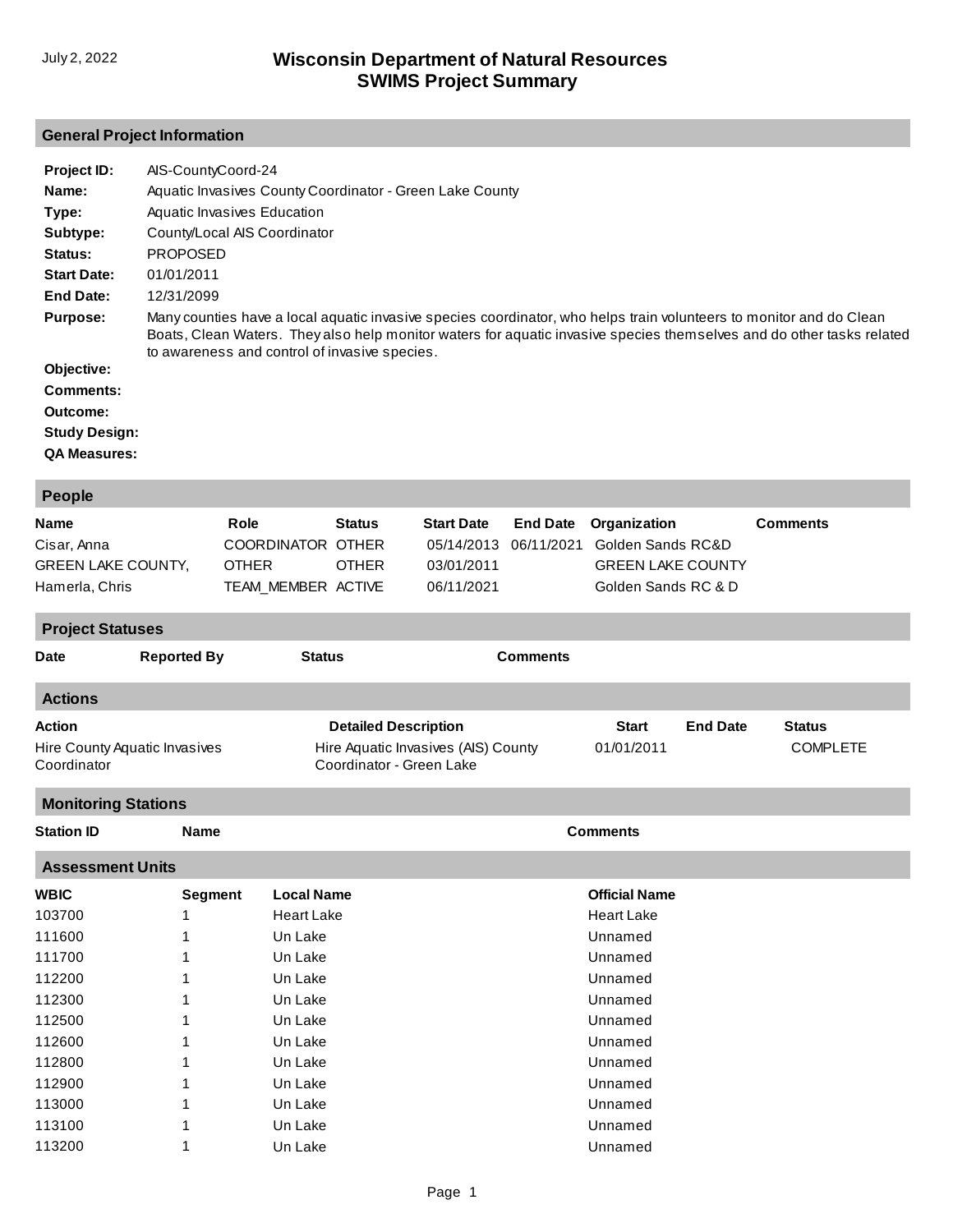| WBIC   | <b>Segment</b> | <b>Local Name</b>                          | <b>Official Name</b> |
|--------|----------------|--------------------------------------------|----------------------|
| 116800 | 1              | Un Spring                                  | Un Spring            |
| 117900 | 7              | Fox River                                  | Fox River            |
| 117900 | 8              | <b>Fox River</b>                           | Fox River            |
| 117900 | 10             | Fox River                                  | Fox River            |
| 117900 | 11             | Fox River                                  | Fox River            |
| 117900 | 12             | <b>Fox River</b>                           | Fox River            |
| 117900 | 13             | <b>Fox River</b>                           | Fox River            |
| 143300 | 1              | <b>Barnes Creek</b>                        | <b>Barnes Creek</b>  |
| 143700 | 1              | <b>Harrington Creek</b>                    | Harrington Creek     |
| 144400 | 1              | <b>Town Drain</b>                          | <b>Town Drain</b>    |
| 144500 | 1              | Local Water                                | Unnamed              |
| 144800 | 1              | Un Lake                                    | Unnamed              |
| 145100 | 1              | <b>Unnamed Stream</b>                      | Unnamed              |
| 145200 | 1              | Puchyan River                              | Puchyan River        |
| 145200 | 2              | Puchyan River                              | Puchyan River        |
| 145300 | 1              | <b>Snake Creek</b>                         | Snake Creek          |
| 145300 | 2              | Snake Creek                                | Snake Creek          |
| 145300 | 3              | <b>Snake Creek</b>                         | <b>Snake Creek</b>   |
| 145300 | 4              | Snake Creek                                | Snake Creek          |
| 145700 | 1              | Unnamed Lake                               | Unnamed              |
| 145900 | 1              | Puchyan Millpond                           | Puchyan Millpond     |
| 146100 | 1              | Green Lake (Big Green)                     | Green Lake           |
| 146100 | 2              | Aba Beach, Green Lake                      | Green Lake           |
| 146100 | 3              | Camp Grow Beach, Green Lake                | Green Lake           |
| 146100 | 4              | Dodge County Park Beach, Green Lake        | Green Lake           |
| 146100 | 5              | Hattie Sherwood Beach, Green Lake          | Green Lake           |
| 146100 | 6              | Pilgrim Center Beach, Green Lake           | Green Lake           |
| 146100 | 7              | Silver Creek -- Spaulding Road, Green Lake | Green Lake           |
| 146100 | 8              | Sunset County Park, Green Lake             | Green Lake           |
| 146100 | 9              | Green Lake (Northern Lobe)                 | Green Lake           |
| 146100 | 10             | Green Lake                                 | Green Lake           |
| 146200 | 1              | <b>Hill Creek</b>                          | <b>Hill Creek</b>    |
| 146400 | 1              | Little Twin Lake                           | Little Twin Lake     |
| 146500 | 1              | <b>Big Twin Lake</b>                       | <b>Big Twin Lake</b> |
| 146515 | 1              | Local Water                                | Unnamed              |
| 146600 | 1              | <b>White Creek</b>                         | <b>White Creek</b>   |
| 146700 | 1              | Dakin Creek                                | Dakin Creek          |
| 146800 | 1              | Silver Creek                               | <b>Silver Creek</b>  |
| 146800 | 3              | Silver Creek Mouth                         | <b>Silver Creek</b>  |
| 146800 | 5              | Silver Cr Spaulding, Kmart Beach           | <b>Silver Creek</b>  |
| 146900 | 1              | Unnamed Trib to Silver Creek               | Unnamed              |
| 147000 | 1              | Unnamed Trib to Silver Creek               | Unnamed              |
| 147200 | 1              | Un Lake                                    | Unnamed              |
| 148000 | 1              | <b>Spring Creek</b>                        | <b>Spring Creek</b>  |
| 148100 | 1              | Spring Lake (Spirit)                       | Spring Lake          |
| 148200 | 1              | Roy Creek                                  | Roy Creek            |
| 148300 | 1              | <b>Wuerches Creek</b>                      | Unnamed              |
| 148350 | 1              | <b>Unnamed Stream</b>                      | Unnamed              |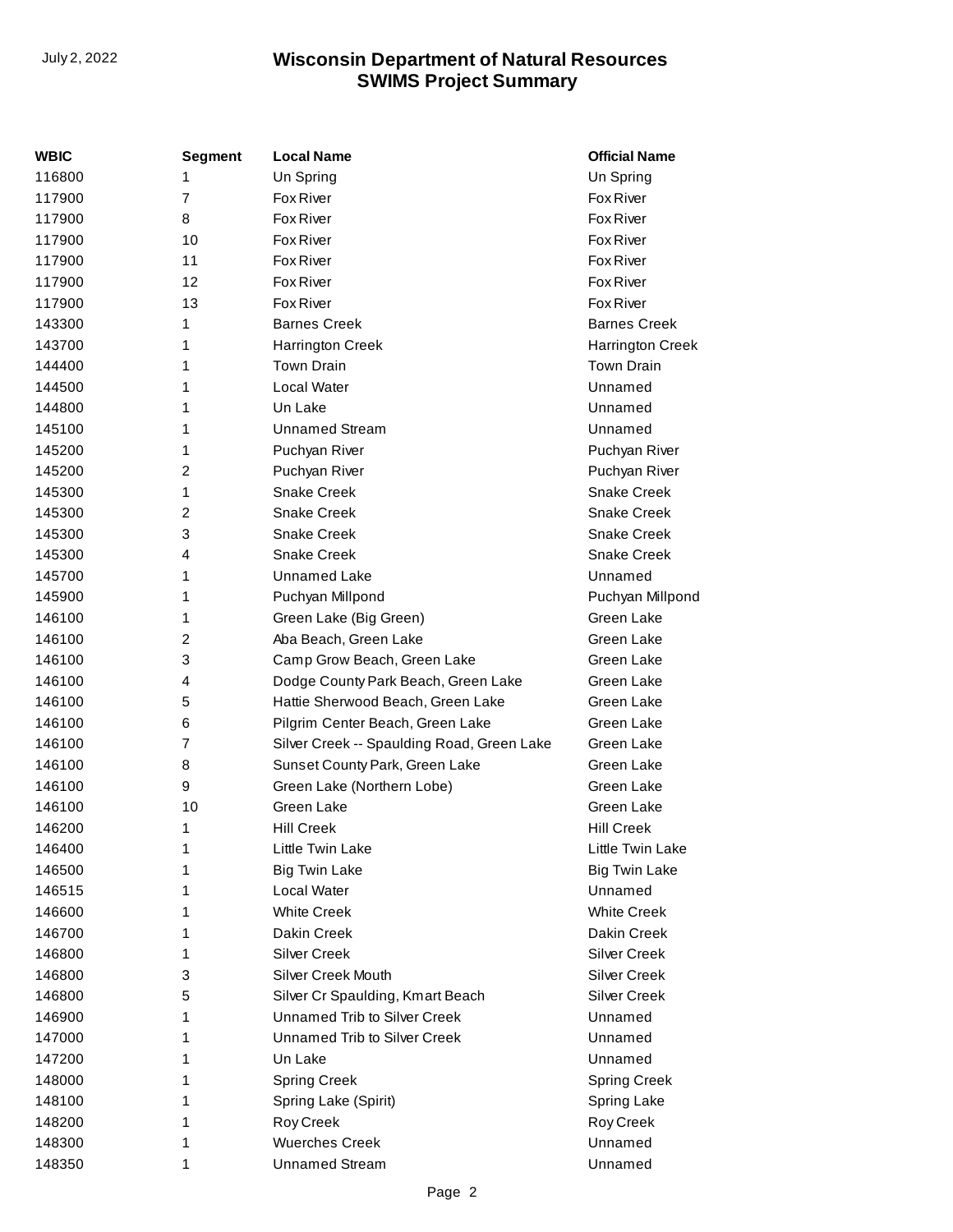| <b>WBIC</b> | <b>Segment</b> | <b>Local Name</b>                 | <b>Official Name</b>              |
|-------------|----------------|-----------------------------------|-----------------------------------|
| 148500      |                | <b>White River</b>                | <b>White River</b>                |
| 148600      | 1              | <b>Sucker Creek</b>               | <b>Sucker Creek</b>               |
| 154000      | 1              | <b>Black Creek</b>                | <b>Black Creek</b>                |
| 154400      | 1              | Mill Race                         | Mill Race                         |
| 158700      | 1              | Puckaway Lake                     | Puckaway Lake                     |
| 158800      | 1              | Local Water                       | Unnamed                           |
| 159300      | 1              | <b>Grand River</b>                | <b>Grand River</b>                |
| 159300      | 2              | <b>Grand River</b>                | <b>Grand River</b>                |
| 159900      | 1              | <b>Grand River Marsh</b>          | Grand River Marsh*                |
| 160000      | 1              | <b>Belle Fountain Creek</b>       | <b>Belle Fountain Creek</b>       |
| 160160      | 1              | South Branch Belle Fountain Creek | South Branch Belle Fountain Creek |
| 160170      | 1              | North Branch Belle Fountain Creek | North Branch Belle Fountain Creek |
| 160300      | 1              | <b>Spring Creek</b>               | <b>Spring Creek</b>               |
| 160600      | 1              | Spring Lake                       | Spring Lake                       |
| 160700      | 1              | Local Water                       | Unnamed                           |
| 160800      | 1              | Dog Lake                          | Dog Lake                          |
| 161100      | 1              | Grand Lak (Millpond)              | Grand Lake (Millpond)             |
| 161300      | 1              | <b>Unnamed Creek</b>              | Unnamed                           |
| 161800      | 1              | Local Water                       | Unnamed                           |
| 161900      | 1              | Maria Lake                        | Lake Maria                        |
| 162200      | 1              | Manchester Millpond               | Mill Pond                         |
| 162500      | 1              | Little Green Lake                 | Little Green Lake                 |
| 869800      | 2              | Rock River, South Branch          | South Branch Rock River           |
| 871200      | 1              | Local Water                       | Unnamed                           |
| 3000091     | 1              | Assemble Creek                    | Assembly Creek                    |
| 3000500     | 1              | <b>Unnamed Stream</b>             | Unnamed                           |
| 3000504     | 1              | Local Water                       | Unnamed                           |
| 3000511     | 1              | <b>Unnamed Stream</b>             | Unnamed                           |
| 3000512     | 1              | Local Water                       | Unnamed                           |
| 3000531     | 1              | Local Water                       | Unnamed                           |
| 5025336     | 1              | Unnamed Trib to Fox R             | Unnamed                           |
| 5025406     | 1              | <b>Unnamed Stream</b>             | Unnamed                           |
| 5025649     | 1              | <b>Unnamed Stream</b>             | Unnamed                           |
| 5025698     | 1              | <b>Unnamed Stream</b>             | Unnamed                           |
| 5025727     | 1              | Local Water                       | Unnamed                           |
| 5026125     | 1              | Unnamed Stream                    | Unnamed                           |
| 5026248     | 1              | Local Water                       | Unnamed                           |
| 5026283     | 1              | Unnamed Stream                    | Unnamed                           |
| 5026290     | 1              | <b>Unnamed Stream</b>             | Unnamed                           |
| 5026316     | 1              | Unnamed Trib to Fox River         | Unnamed                           |
| 5026355     | 1              | <b>Unnamed Stream</b>             | Unnamed                           |
| 5026379     | 1              | <b>Unnamed Stream</b>             | Unnamed                           |
| 5026410     | 1              | <b>Unnamed Stream</b>             | Unnamed                           |
| 5026476     | 1              | Unnamed Stream                    | Unnamed                           |
| 5026636     | 1              | <b>Unnamed Stream</b>             | Unnamed                           |
| 5026724     | 1              | <b>Unnamed Stream</b>             | Unnamed                           |
| 5026909     | 1              | <b>Unnamed Stream</b>             | Unnamed                           |
| 5026951     | 1              | <b>Unnamed Stream</b>             | Unnamed                           |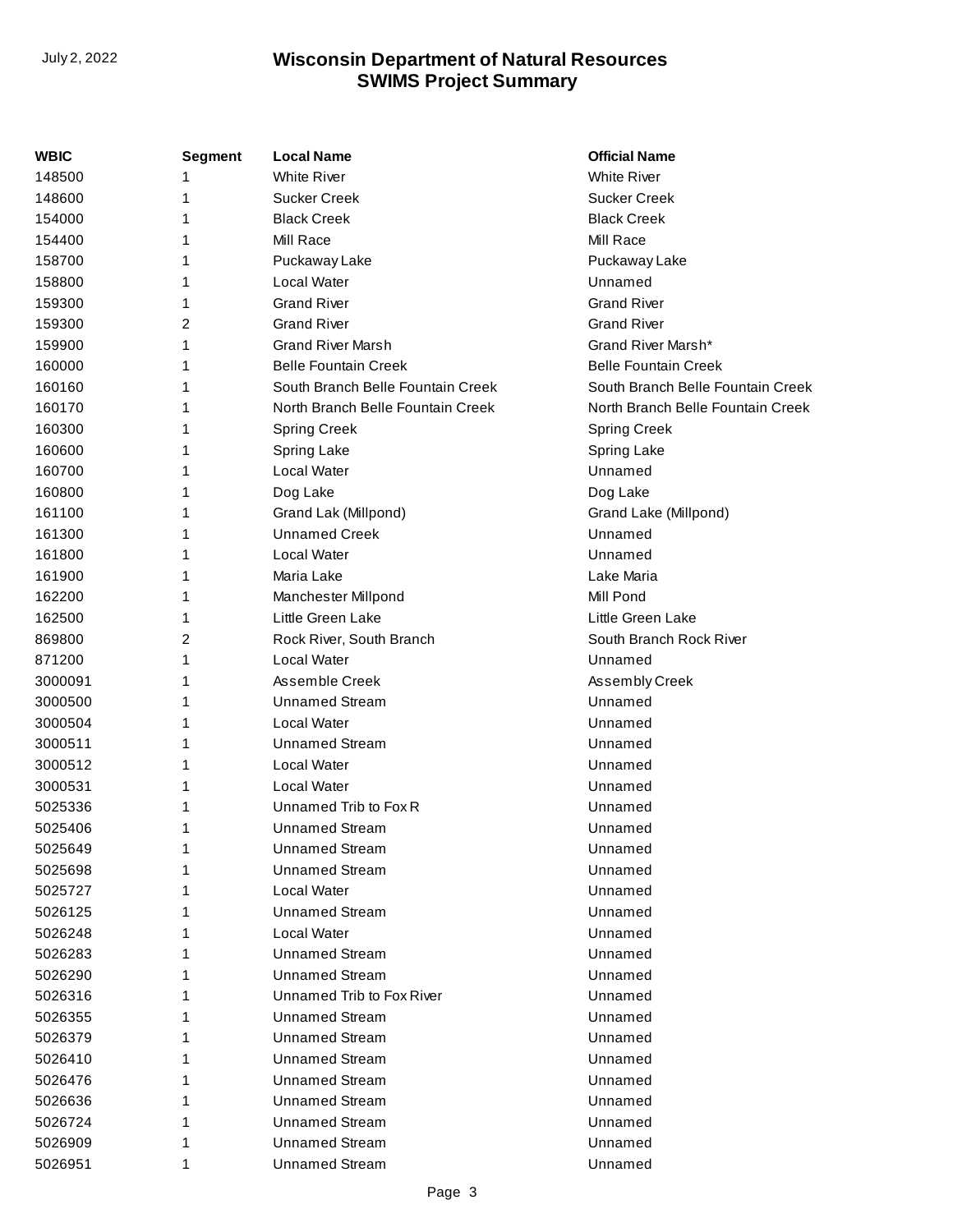| <b>WBIC</b> | <b>Segment</b> | <b>Local Name</b>              | <b>Official Name</b> |
|-------------|----------------|--------------------------------|----------------------|
| 5026951     | 2              | <b>Unnamed Stream</b>          | Unnamed              |
| 5027017     | 1              | <b>Unnamed Stream</b>          | Unnamed              |
| 5027048     | 1              | <b>Unnamed Stream</b>          | Unnamed              |
| 5027058     | 1              | <b>Unnamed Stream</b>          | Unnamed              |
| 5027092     | 1              | <b>Unnamed Stream</b>          | Unnamed              |
| 5027115     | 1              | <b>Unnamed Stream</b>          | Unnamed              |
| 5027123     | 1              | <b>Unnamed Stream</b>          | Unnamed              |
| 5027140     | 1              | <b>Unnamed Stream</b>          | Unnamed              |
| 5027202     | 1              | <b>Unnamed Stream</b>          | Unnamed              |
| 5027219     | 1              | Unnamed Trib to Hill Creek     | Unnamed              |
| 5027225     | 1              | <b>Unnamed Stream</b>          | Unnamed              |
| 5027236     | 1              | <b>Unnamed Stream</b>          | Unnamed              |
| 5027243     | 1              | Unnamed Trib to White Creek    | Unnamed              |
| 5027249     | 1              | <b>Unnamed Stream</b>          | Unnamed              |
| 5027278     | 1              | <b>Unnamed Stream</b>          | Unnamed              |
| 5027344     | 1              | <b>Unnamed Stream</b>          | Unnamed              |
| 5027496     | 1              | <b>Unnamed Stream</b>          | Unnamed              |
| 5027574     | 1              | Unnamed Trib to Wuerches Creek | Unnamed              |
| 5027591     | 1              | <b>Unnamed Stream</b>          | Unnamed              |
| 5027609     | 1              | Unnamed Stream                 | Unnamed              |
| 5027690     | 1              | <b>Unnamed Stream</b>          | Unnamed              |
| 5027717     | 1              | <b>Unnamed Stream</b>          | Unnamed              |
| 5027805     | 1              | <b>Unnamed Stream</b>          | Unnamed              |
| 5027809     | 1              | Unnamed Stream                 | Unnamed              |
| 5027834     | 1              | <b>Unnamed Stream</b>          | Unnamed              |
| 5027950     | 1              | <b>Unnamed Stream</b>          | Unnamed              |
| 5028029     | 1              | <b>Unnamed Stream</b>          | Unnamed              |
| 5028071     | 1              | <b>Unnamed Stream</b>          | Unnamed              |
| 5028181     | 1              | <b>Unnamed Stream</b>          | Unnamed              |
| 5028204     | 1              | <b>Unnamed Stream</b>          | Unnamed              |
| 5028245     | 1              | <b>Unnamed Stream</b>          | Unnamed              |
| 5028256     | 1              | Unnamed Stream                 | Unnamed              |
| 5028985     | 1              | Local Water                    | Unnamed              |
| 5559194     | 1              | Local Water                    | Unnamed              |
| 5559402     | 1              | Local Water                    | Unnamed              |
| 5559431     | 1              | Local Water                    | Unnamed              |
| 5559477     | 1              | Local Water                    | Unnamed              |
| 5559518     | 1              | Local Water                    | Unnamed              |
| 5559533     | 1              | Local Water                    | Unnamed              |
| 5559643     | 1              | Local Water                    | Unnamed              |
| 5559823     | 1              | Local Water                    | Unnamed              |
| 5559863     | 1              | Local Water                    | Unnamed              |
| 5560362     | 1              | Local Water                    | Unnamed              |
| 5560444     | 1              | Local Water                    | Unnamed              |
| 5560467     | 1              | Local Water                    | Unnamed              |
| 5560961     | 1              | Local Water                    | Unnamed              |
| 5561091     | 1              | Local Water                    | Unnamed              |
| 5561177     | 1              | Local Water                    | Unnamed              |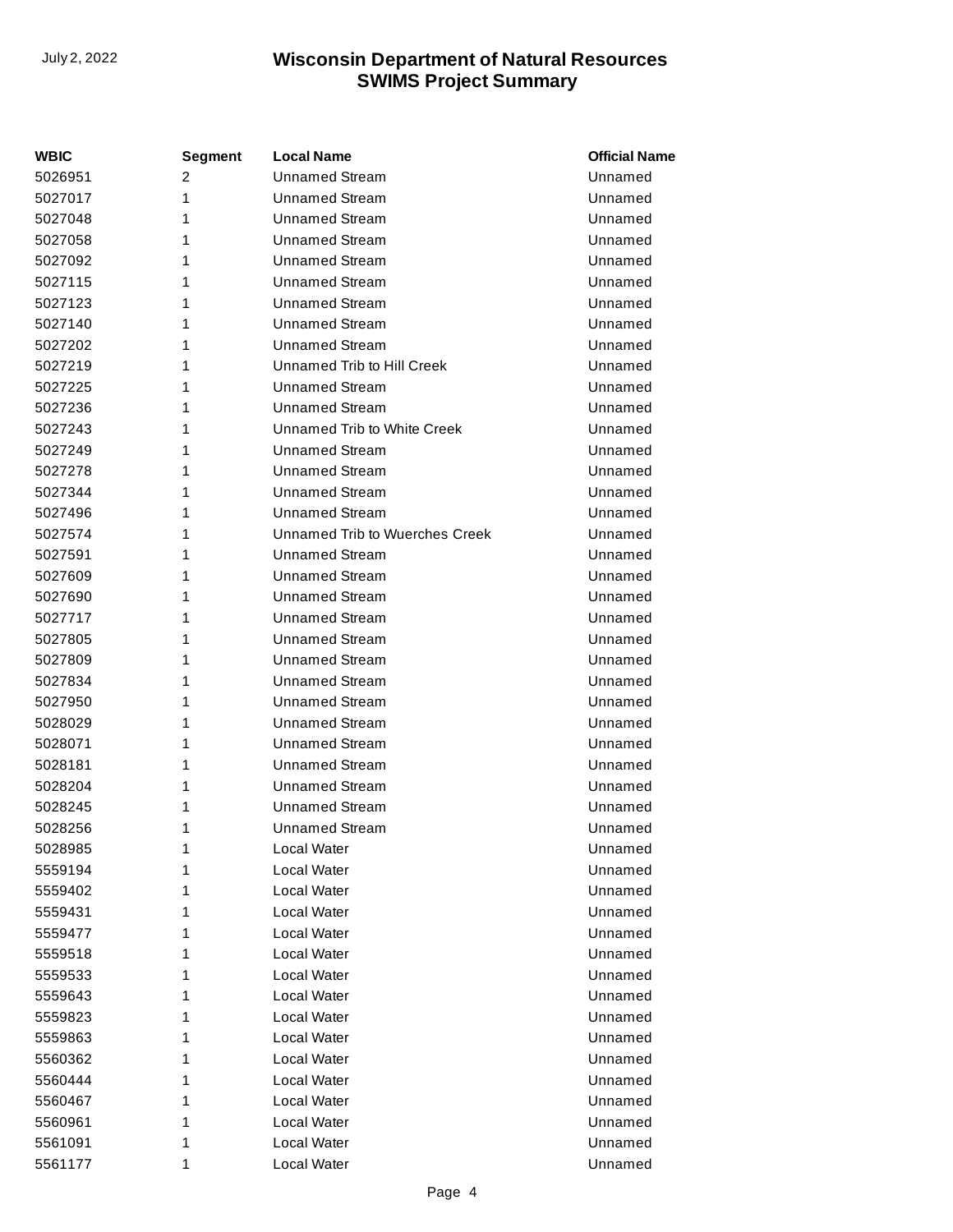| <b>WBIC</b>              | <b>Segment</b>     | <b>Local Name</b>                      |                   | <b>Official Name</b> |                 |  |
|--------------------------|--------------------|----------------------------------------|-------------------|----------------------|-----------------|--|
| 5561336                  | 1                  | Local Water                            |                   | Unnamed              |                 |  |
| 5561443                  | 1                  | Local Water                            |                   | Unnamed              |                 |  |
| 5561471                  | 1                  | Local Water                            |                   | Unnamed              |                 |  |
| 5561558                  | 1                  | Green Lake - Canal North               |                   | Unnamed              |                 |  |
| 5561664                  |                    | Local Water                            |                   | Unnamed              |                 |  |
| 5561797                  | 1                  | Local Water                            |                   | Unnamed              |                 |  |
| 5561985                  | 1                  | Local Water                            |                   | Unnamed              |                 |  |
| 5562086                  | 1                  | Local Water                            |                   | Unnamed              |                 |  |
| 5562408                  | 1                  | Green Lake - Beyers Cove; West Channel |                   | Unnamed              |                 |  |
| 5562494                  | 1                  | Local Water                            |                   | Unnamed              |                 |  |
| 5562499                  | 1                  | Local Water                            |                   | Unnamed              |                 |  |
| 5562513                  | 1                  | Local Water                            |                   | Unnamed              |                 |  |
| 5562589                  |                    | Local Water                            |                   | Unnamed              |                 |  |
| 5562724                  |                    | Local Water                            |                   | Unnamed              |                 |  |
| 5562826                  | 1                  | Local Water                            |                   | Unnamed              |                 |  |
| 5562997                  | 1                  | Local Water                            |                   | Unnamed              |                 |  |
| 5563183                  | 1                  | Local Water                            |                   | Unnamed              |                 |  |
| 5563234                  |                    | Local Water                            |                   | Unnamed              |                 |  |
| 5563251                  | 1                  | Local Water                            |                   | Unnamed              |                 |  |
| 5563266                  | 1                  | Unnamed                                |                   | Unnamed              |                 |  |
| 5563268                  |                    | Local Water                            |                   | Unnamed              |                 |  |
| 5563281                  |                    | Local Water                            |                   | Unnamed              |                 |  |
| 5563766                  | 1                  | Local Water                            |                   | Unnamed              |                 |  |
| 5563819                  | 1                  | Local Water                            |                   | Unnamed              |                 |  |
| 5563838                  | 1                  | Local Water                            |                   | Unnamed              |                 |  |
| 5564544                  |                    | Local Water                            |                   | Unnamed              |                 |  |
| 5564648                  | 1                  | Local Water                            |                   | Unnamed              |                 |  |
| 5564668                  | 1                  | Local Water                            |                   | Unnamed              |                 |  |
| 5564712                  |                    | Local Water                            |                   | Unnamed              |                 |  |
| 5587868                  | 1                  | Local Water                            |                   | Unnamed              |                 |  |
| <b>Lab Account Codes</b> |                    |                                        |                   |                      |                 |  |
| <b>Account Code</b>      | <b>Description</b> |                                        |                   | <b>Start Date</b>    | <b>End Date</b> |  |
| <b>Forms</b>             |                    |                                        |                   |                      |                 |  |
| <b>Form Code</b>         | <b>Form Name</b>   |                                        |                   |                      |                 |  |
| <b>Methods</b>           |                    |                                        |                   |                      |                 |  |
| <b>Method Code</b>       |                    | <b>Description</b>                     |                   |                      |                 |  |
| <b>Fieldwork Events</b>  |                    |                                        |                   |                      |                 |  |
| <b>Start Date</b>        | <b>Status</b>      | <b>Field ID</b>                        | <b>Station ID</b> | <b>Station Name</b>  |                 |  |
| <b>Documents</b>         |                    |                                        |                   |                      |                 |  |
| <b>Title</b>             |                    | <b>Description</b>                     | <b>Author</b>     | <b>Published</b>     | <b>Comments</b> |  |
| <b>Budget</b>            |                    |                                        |                   |                      |                 |  |